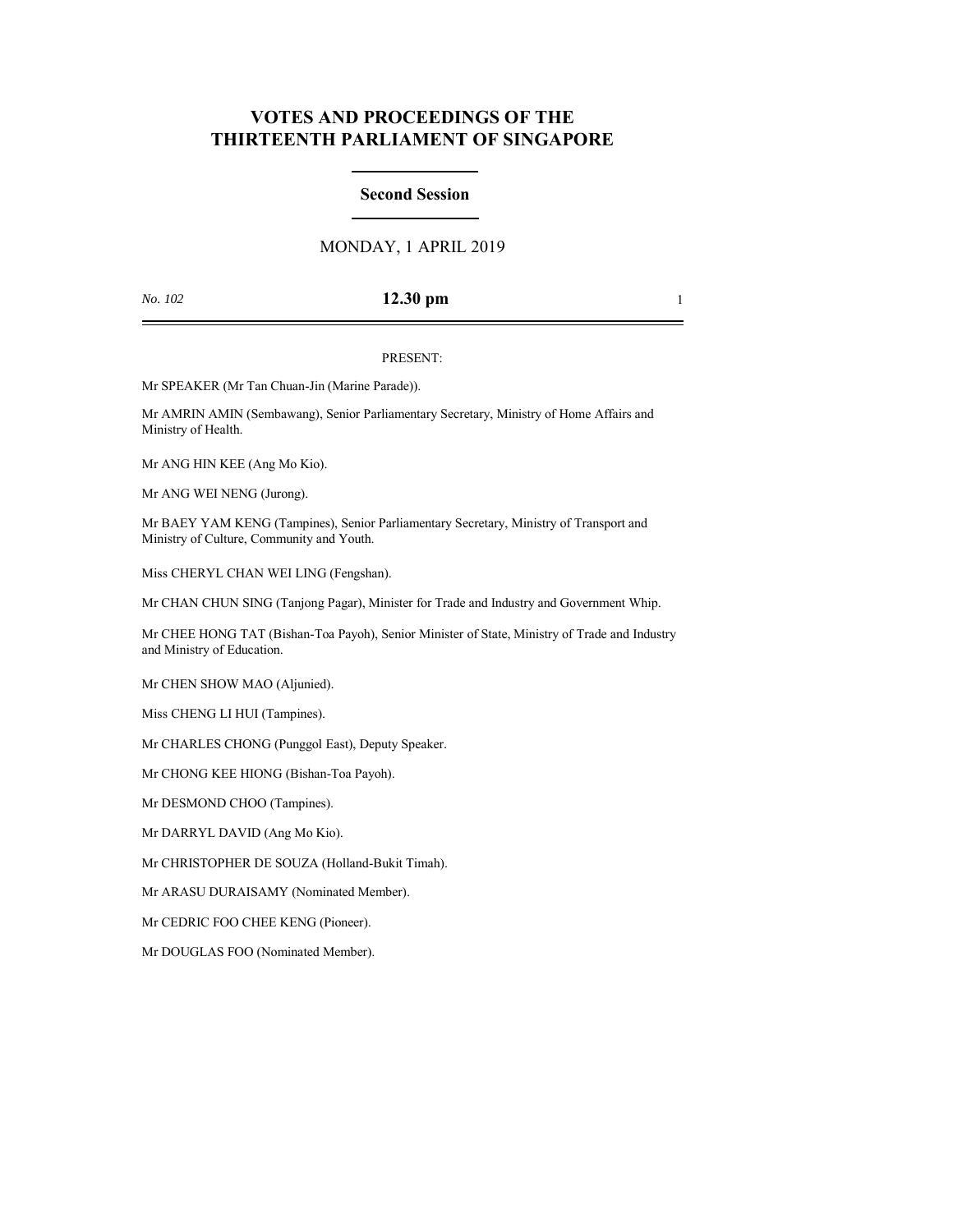Ms FOO MEE HAR (West Coast).

Ms GRACE FU HAI YIEN (Yuhua), Minister for Culture, Community and Youth and Leader of the House.

Mr GAN KIM YONG (Chua Chu Kang), Minister for Health.

Mr GAN THIAM POH (Ang Mo Kio).

Mr GOH CHOK TONG (Marine Parade).

Assoc Prof DANIEL GOH PEI SIONG (Non-Constituency Member).

Mr HENG CHEE HOW (Jalan Besar), Senior Minister of State, Ministry of Defence.

Mr HENG SWEE KEAT (Tampines), Minister for Finance.

Mr TERENCE HO WEE SAN (Nominated Member).

Ms INDRANEE RAJAH (Tanjong Pagar), Minister, Prime Minister's Office, Second Minister for Finance and Second Minister for Education.

Dr INTAN AZURA MOKHTAR (Ang Mo Kio).

Mr S ISWARAN (West Coast), Minister for Communications and Information and Minister-incharge of Trade Relations.

Dr JANIL PUTHUCHEARY (Pasir Ris-Punggol), Senior Minister of State, Ministry of Transport and Ministry of Communications and Information.

Mr KHAW BOON WAN (Sembawang), Coordinating Minister for Infrastructure and Minister for Transport.

Dr AMY KHOR LEAN SUAN (Hong Kah North), Senior Minister of State, Ministry of the Environment and Water Resources and Ministry of Health.

Mr KWEK HIAN CHUAN HENRY (Nee Soon).

Er Dr LEE BEE WAH (Nee Soon).

Mr DESMOND LEE (Jurong), Minister for Social and Family Development and Second Minister for National Development and Deputy Leader of the House.

Mr LEE HSIEN LOONG (Ang Mo Kio), Prime Minister.

Mr LEE YI SHYAN (East Coast).

Mr LIANG ENG HWA (Holland-Bukit Timah).

Mr LIM BIOW CHUAN (Mountbatten), Deputy Speaker.

Mr LIM HNG KIANG (West Coast).

Prof LIM SUN SUN (Nominated Member).

Mr LIM SWEE SAY (East Coast).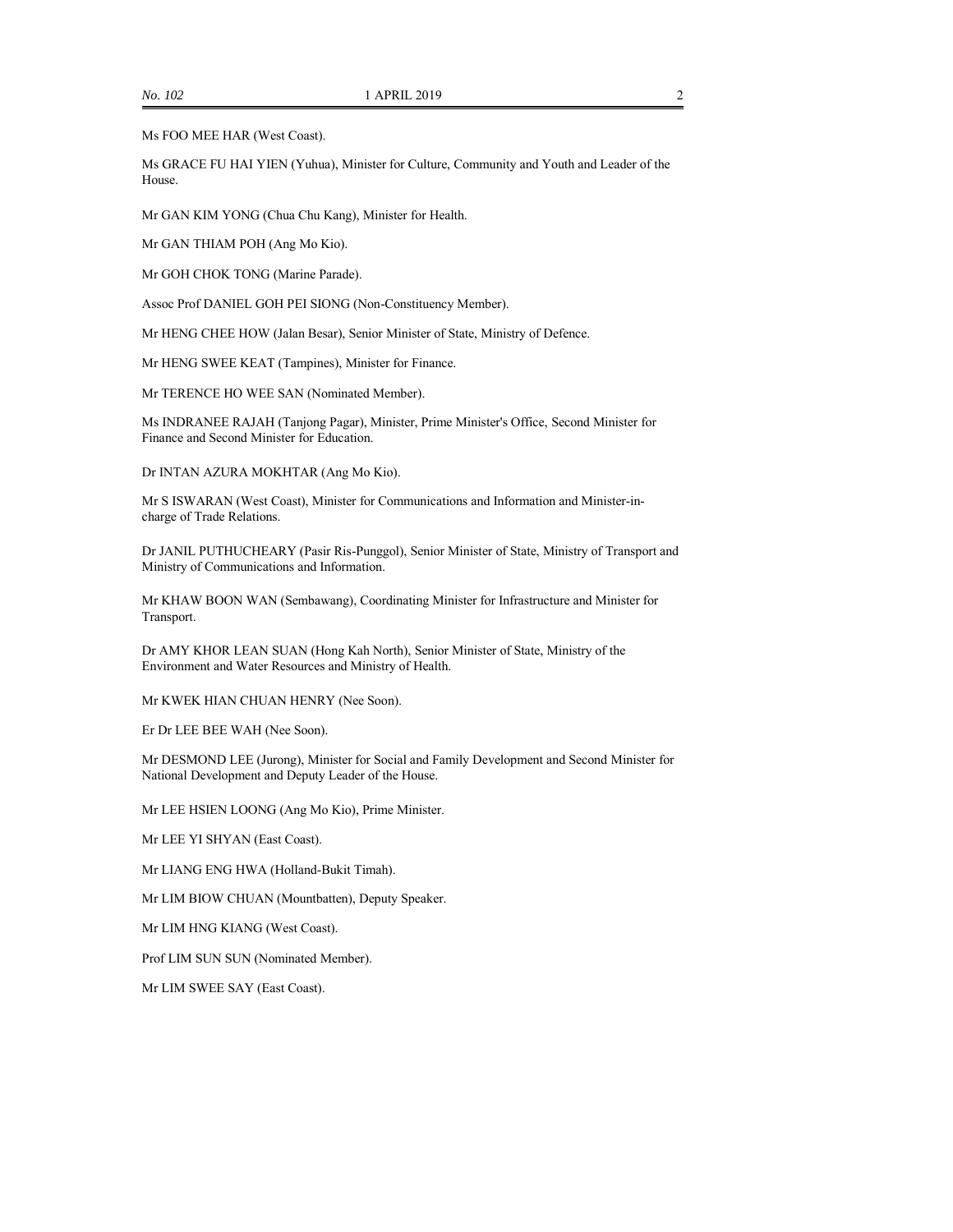Ms SYLVIA LIM (Aljunied).

Dr LIM WEE KIAK (Sembawang).

Mr LOW THIA KHIANG (Aljunied).

Ms LOW YEN LING (Chua Chu Kang), Senior Parliamentary Secretary, Ministry of Education and Ministry of Manpower.

Mr MASAGOS ZULKIFLI B M M (Tampines), Minister for the Environment and Water Resources and Minister-in-charge of Muslim Affairs.

Dr MOHAMAD MALIKI BIN OSMAN (East Coast), Senior Minister of State, Ministry of Defence and Ministry of Foreign Affairs.

Mr MOHAMED IRSHAD (Nominated Member).

Mr MUHAMAD FAISAL ABDUL MANAP (Aljunied).

Assoc Prof Dr MUHAMMAD FAISHAL IBRAHIM (Nee Soon), Senior Parliamentary Secretary, Ministry of Education and Ministry of Social and Family Development.

Mr MURALI PILLAI (Bukit Batok).

Dr LILY NEO (Jalan Besar).

Dr NG ENG HEN (Bishan-Toa Payoh), Minister for Defence.

Mr LOUIS NG KOK KWANG (Nee Soon).

Ms ANTHEA ONG (Nominated Member).

Mr ONG TENG KOON (Marsiling-Yew Tee).

Mr ONG YE KUNG (Sembawang), Minister for Education.

Ms JOAN PEREIRA (Tanjong Pagar).

Mr LEON PERERA (Non-Constituency Member).

Ms DENISE PHUA LAY PENG (Jalan Besar).

Mr PNG ENG HUAT (Hougang).

Mr PRITAM SINGH (Aljunied).

Ms IRENE QUAY SIEW CHING (Nominated Member).

Ms RAHAYU MAHZAM (Jurong).

Mr SAKTIANDI SUPAAT (Bishan-Toa Payoh).

Mr SEAH KIAN PENG (Marine Parade).

Mr K SHANMUGAM (Nee Soon), Minister for Home Affairs and Minister for Law.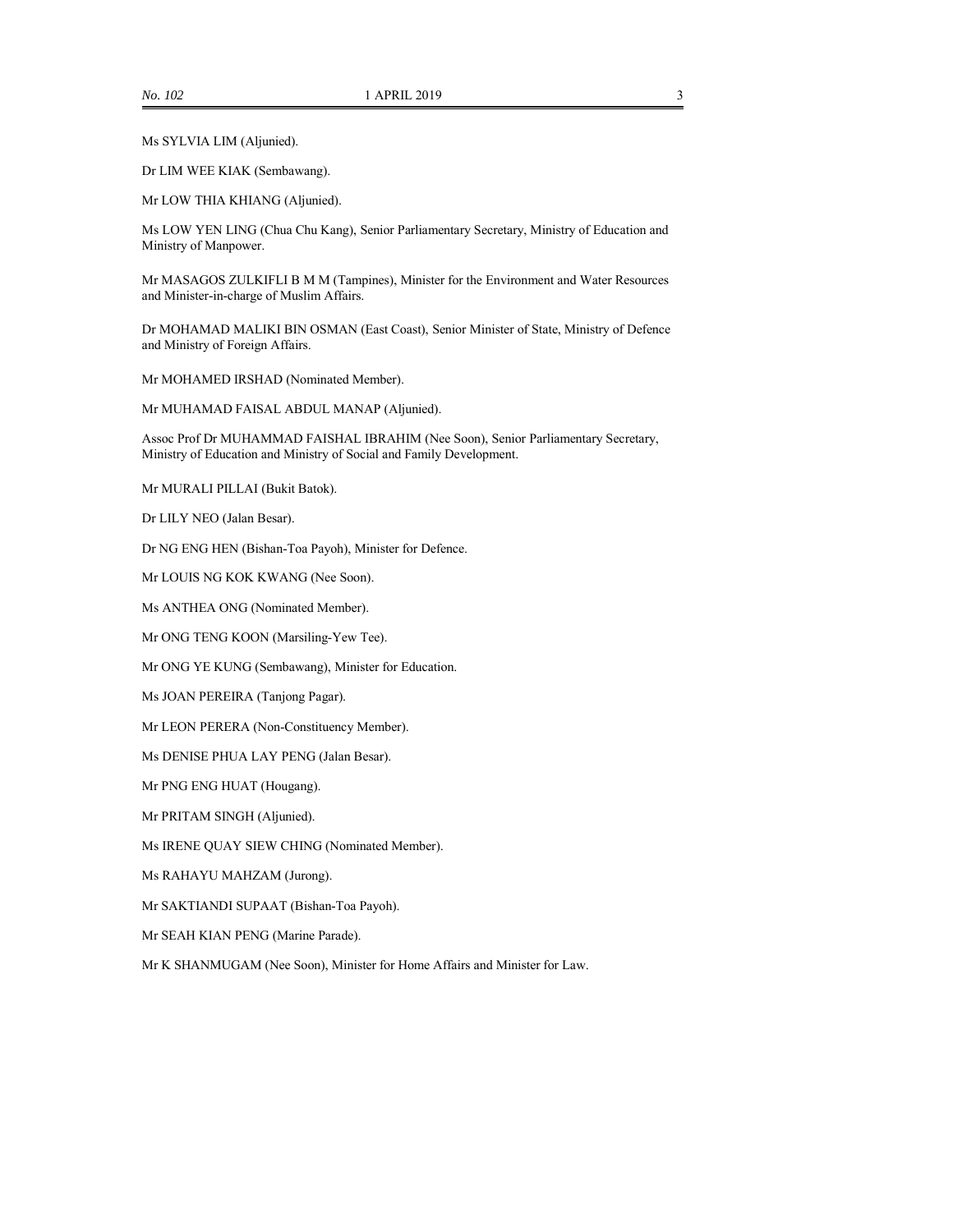Ms SIM ANN (Holland-Bukit Timah), Senior Minister of State, Ministry of Communications and Information and Ministry of Culture, Community and Youth and Deputy Government Whip.

Mr SITOH YIH PIN (Potong Pasir).

Ms SUN XUELING (Pasir Ris-Punggol), Senior Parliamentary Secretary, Ministry of Home Affairs and Ministry of National Development.

Mr DENNIS TAN LIP FONG (Non-Constituency Member).

Ms JESSICA TAN SOON NEO (East Coast).

Mr SAM TAN CHIN SIONG (Radin Mas), Minister of State, Ministry of Foreign Affairs and Ministry of Social and Family Development and Deputy Government Whip.

Mr PATRICK TAY TECK GUAN (West Coast).

Mr TEO CHEE HEAN (Pasir Ris-Punggol), Deputy Prime Minister and Coordinating Minister for National Security.

Dr TEO HO PIN (Bukit Panjang).

Mrs JOSEPHINE TEO (Bishan-Toa Payoh), Minister for Manpower and Second Minister for Home Affairs.

Mr TEO SER LUCK (Pasir Ris-Punggol).

Mr THARMAN SHANMUGARATNAM (Jurong), Deputy Prime Minister and Coordinating Minister for Economic and Social Policies.

Assoc Prof WALTER THESEIRA (Nominated Member).

Ms TIN PEI LING (MacPherson).

Mr EDWIN TONG CHUN FAI (Marine Parade), Senior Minister of State, Ministry of Law and Ministry of Health.

Mr VIKRAM NAIR (Sembawang).

Dr VIVIAN BALAKRISHNAN (Holland-Bukit Timah), Minister for Foreign Affairs.

Mr LAWRENCE WONG (Marsiling-Yew Tee), Minister for National Development and Second Minister for Finance.

Prof YAACOB IBRAHIM (Jalan Besar).

Mr ALEX YAM ZIMING (Marsiling-Yew Tee).

Mr YEE CHIA HSING (Chua Chu Kang).

Ms YIP PIN XIU (Nominated Member).

Mr MELVIN YONG YIK CHYE (Tanjong Pagar).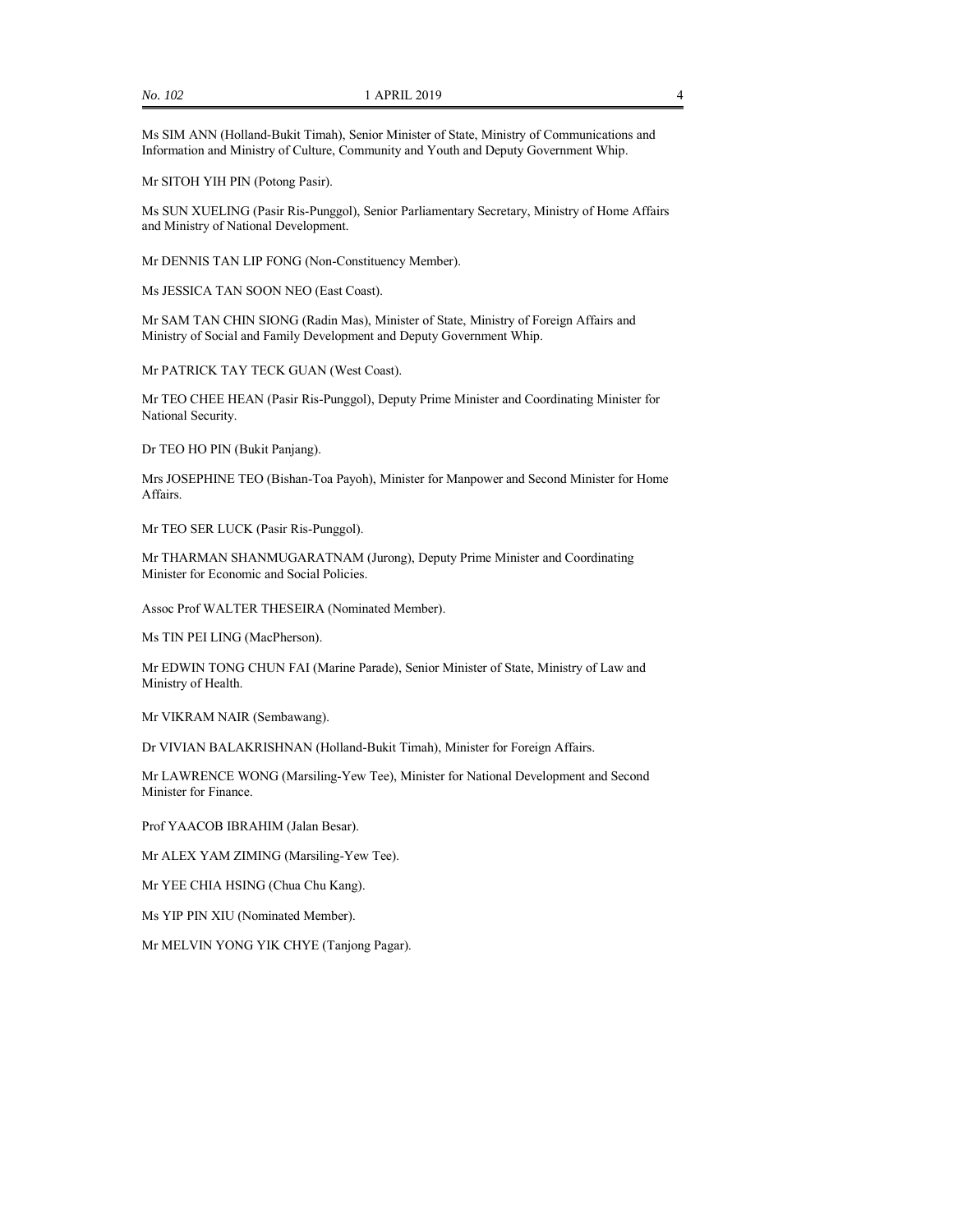Mr ZAQY MOHAMAD (Chua Chu Kang), Minister of State, Ministry of National Development and Ministry of Manpower.

#### ABSENT:

Dr CHIA SHI-LU (Tanjong Pagar).

Prof FATIMAH LATEEF (Marine Parade).

Dr KOH POH KOON (Ang Mo Kio), Senior Minister of State, Ministry of Trade and Industry.

Dr LAM PIN MIN (Sengkang West), Senior Minister of State, Ministry of Health and Ministry of Transport.

Mr NG CHEE MENG (Pasir Ris-Punggol), Minister, Prime Minister's Office.

Dr TAN WU MENG (Jurong), Senior Parliamentary Secretary, Ministry of Foreign Affairs and Ministry of Trade and Industry.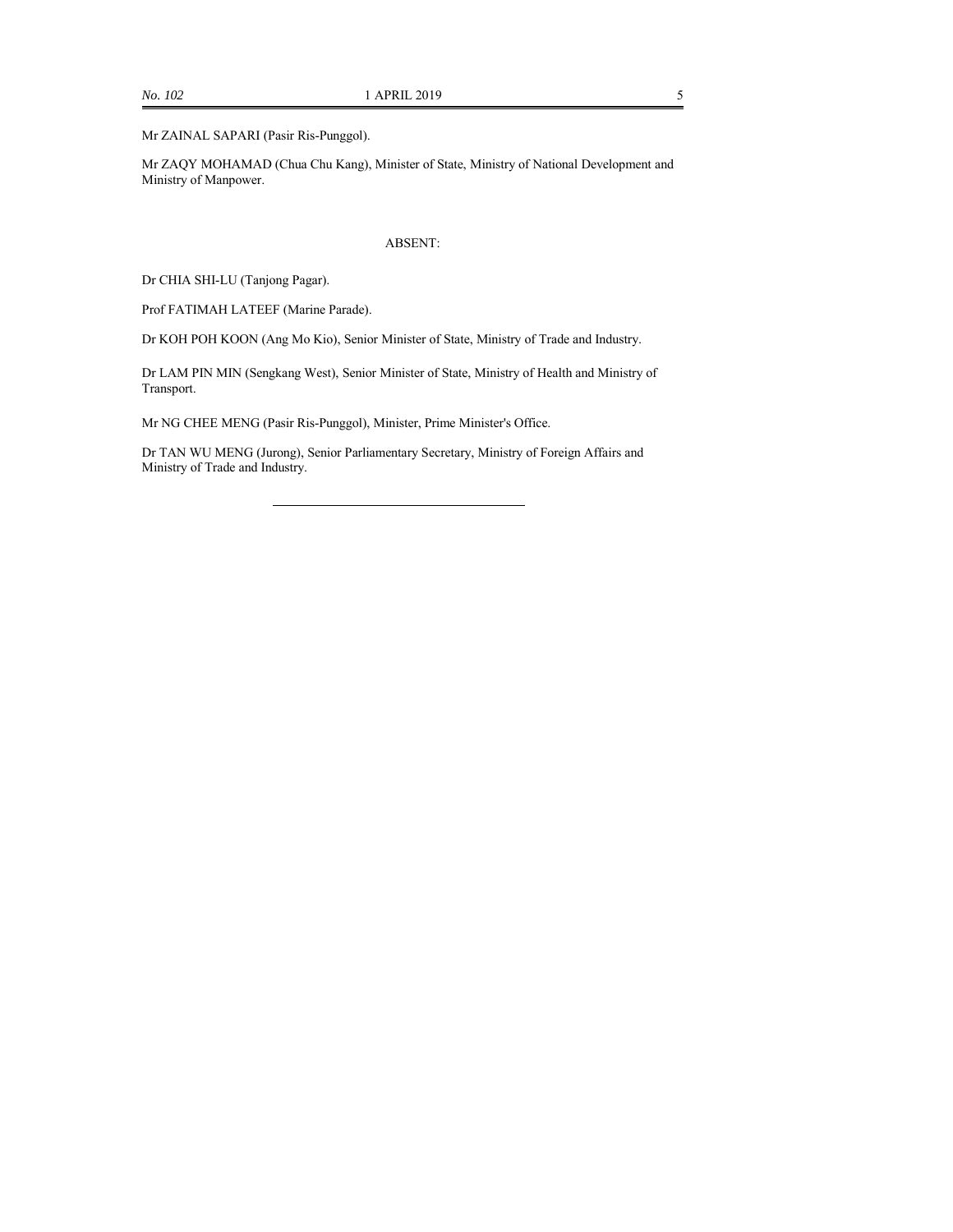- 1 Papers presented to Parliament and received by the Clerk of Parliament pursuant to Standing Order No. 31 (Presentation of Papers) and ordered to lie upon the Table:
	- 1.1 Report of the Presidential Council for Minority Rights on the Criminal Procedure Code (Amendment) Bill [Bill No 7/2019] – Presented on 13 March 2019 (Pres. Co. 128 of 2019).
	- 1.2 Planning (Development Charges) (Amendment) Rules 2019 Presented on 26 March 2019 (S. L. 604 of 2019).
	- 1.3 Corrigendum to Bishan-Toa Payoh Town Council's Audited Financial Statements, Auditors' Report and Annual Report for FY2017/2018 – Presented on 29 March 2019 (S. 422 of 2019).
- 2 Tribute to Victims of the Christchurch attack Mr Speaker made the following communication to the House:-

"On behalf of the House, I wish to express our deepest condolences to the families of the victims of the Christchurch attack that occurred on 15 March 2019. We stand united with our New Zealand friends in this tragedy.

 I invite Members of this House to observe a moment of silence in memory of the victims and to express the condolences from this House."

The House rose and observed a one-minute silence.

- 3 22 Questions for Oral Answer were answered during Question Time. With leave of Speaker, 2 other Questions for Oral Answer were addressed in a subsequent Ministerial Statement.
- 4 Ministerial Statement Protecting Patients' Interests and Supporting the Medical Community – (Minister for Health).
- 5 Ministerial Statement (Minister for Home Affairs) Motion made, and Question proposed, "That the Ministerial Statement on Restricting Hate Speech to Maintain Racial and Religious Harmony in Singapore be considered by Parliament."; Debate arising.
- 6 Exempted Business (Leader of the House) Motion made, and Question put Resolved, "That the proceedings on the business set down on the Order Paper for today be exempted at this day's sitting from the provisions of Standing Order No. 2.".
- 7 Ministerial Statement (Minister for Home Affairs) Debate resumed on Question, "That the Ministerial Statement on Restricting Hate Speech to Maintain Racial and Religious Harmony in Singapore be considered by Parliament.".

Upon conclusion of the Debate, the Motion lapsed pursuant to Standing Order No. 44(2).